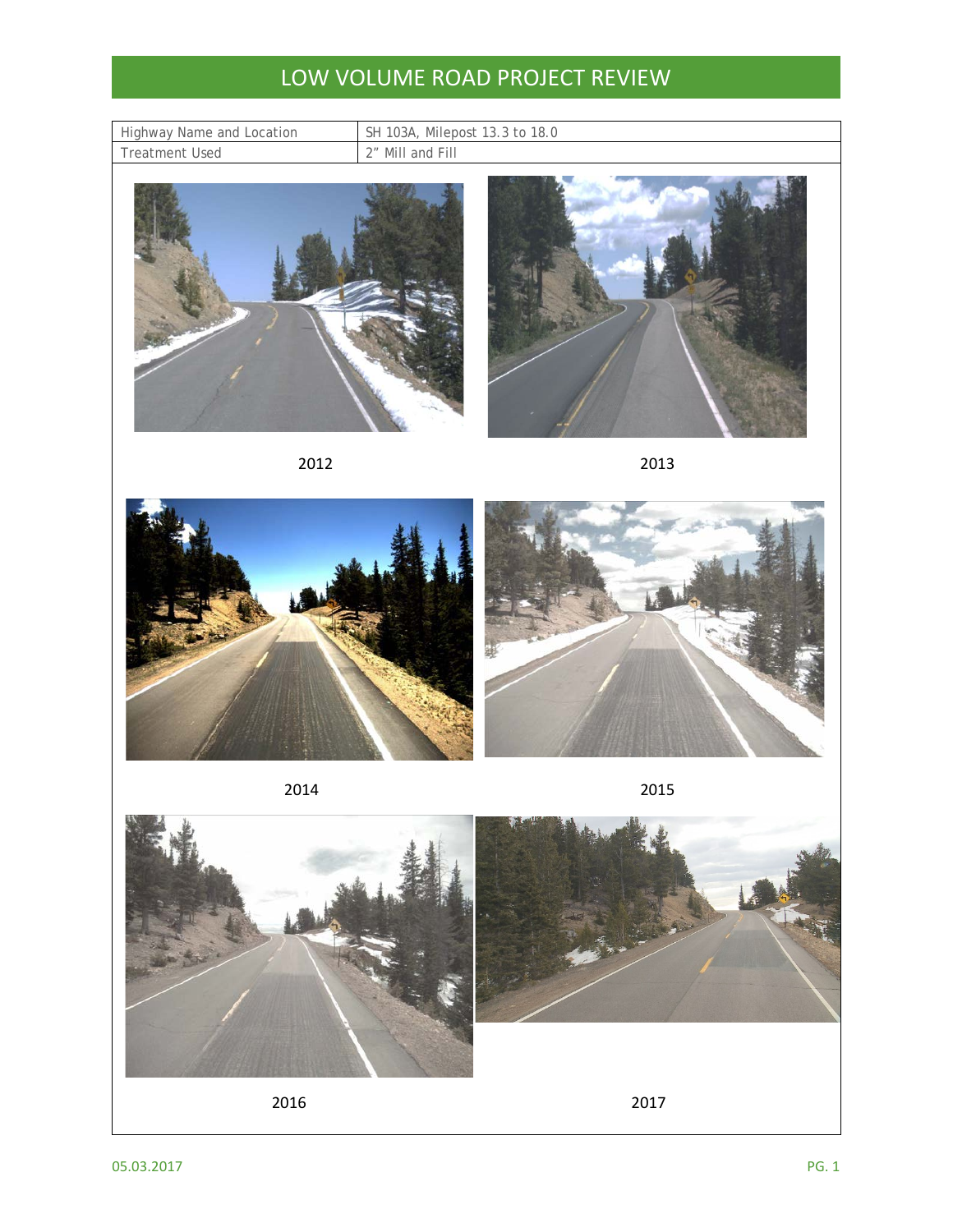## LOW VOLUME ROAD PROJECT REVIEW

|                                   |                              |                                        |           |           |              |                            |                   | 2018                              |           |                       |                         |                            |                                                                                                                                                                                                                    |  |
|-----------------------------------|------------------------------|----------------------------------------|-----------|-----------|--------------|----------------------------|-------------------|-----------------------------------|-----------|-----------------------|-------------------------|----------------------------|--------------------------------------------------------------------------------------------------------------------------------------------------------------------------------------------------------------------|--|
|                                   |                              | Condition before treatment             |           |           |              | See Below:                 |                   |                                   |           |                       |                         |                            |                                                                                                                                                                                                                    |  |
| <b>BMP</b>                        | Emp                          | Year                                   | Iri       | Rut       | Fatg         | Tran                       | Long              | Crbk                              | <b>DL</b> |                       | DL_Idx<br>Cond          |                            |                                                                                                                                                                                                                    |  |
| 11.5<br>16.5                      | 16.5<br>21.5                 | 1983<br>1982                           | 86<br>91  | 99<br>100 | 98<br>99     | 78<br>81                   | 97<br>99          | 0<br>0                            | 0<br>0    | <b>FATG</b><br>FATG   |                         | <b>POOR</b><br><b>POOR</b> |                                                                                                                                                                                                                    |  |
|                                   |                              | Condition after treatment              |           | Yr 1      |              | See Below:                 |                   |                                   |           |                       |                         |                            |                                                                                                                                                                                                                    |  |
| <b>BMP</b>                        | Emp                          | Year                                   | Iri       | Rut       | Fatg         | Tran                       | Long              | Crbk                              | <b>DL</b> | DL_Idx                | Cond                    |                            |                                                                                                                                                                                                                    |  |
| 13.3                              | 18.3                         | 2013                                   | 100       | 100       | 100          | 100                        | 100               | 0                                 | 18        | <b>RUT</b>            |                         | <b>HIGH</b>                |                                                                                                                                                                                                                    |  |
|                                   |                              | Condition after treatment Yr 2         |           |           |              | See Below:                 |                   |                                   |           |                       |                         |                            |                                                                                                                                                                                                                    |  |
| <b>BMP</b>                        | Emp                          | Year                                   | Iri       | Rut       | Fatg         | Tran                       | Long              | Crbk                              | <b>DL</b> | DL_Idx                | Cond                    |                            |                                                                                                                                                                                                                    |  |
| 13.3                              | 18.3                         | 2013                                   | 84        | 100       | 100          | 96                         | 100               | 0                                 | 7         |                       | IRI                     | <b>MODERATE</b>            |                                                                                                                                                                                                                    |  |
|                                   |                              | Condition after treatment Yr 3         |           |           |              | See Below:                 |                   |                                   |           |                       |                         |                            |                                                                                                                                                                                                                    |  |
| <b>BMP</b>                        | Emp                          | Year                                   | Iri       | Rut       | Fatg         | Tran                       | Long              | Crbk                              | <b>DL</b> | DL_Idx                | Cond                    |                            |                                                                                                                                                                                                                    |  |
| 13.3                              | 18.3                         | 2013                                   | 90        | 98        | 100          | 94                         | 100               | 0                                 | 8         |                       | IRI                     | <b>MODERATE</b>            |                                                                                                                                                                                                                    |  |
|                                   |                              | Condition after treatment Yr 4         |           |           |              | See Below:                 |                   |                                   |           |                       |                         |                            |                                                                                                                                                                                                                    |  |
| <b>BMP</b>                        | Emp                          | Year                                   | Iri       | Rut       | Fatg         | Tran                       | Long              | Crbk                              | <b>DL</b> | DL_Idx                | Cond                    |                            |                                                                                                                                                                                                                    |  |
| 13.3                              | 18.3                         | 2013                                   | 90        | 100       | 100          | 90                         | 100               | $-1$                              | 10        | <b>TRAN</b>           |                         | <b>MODERATE</b>            |                                                                                                                                                                                                                    |  |
|                                   |                              | Condition after treatment Yr 4         |           |           |              | See Below:                 |                   |                                   |           |                       |                         |                            |                                                                                                                                                                                                                    |  |
| <b>BMP</b>                        | Emp                          | Year                                   | Iri       | Rut       | Fatg         | Tran                       | Long              | Crbk                              | <b>DL</b> | DL_Idx                | Cond                    |                            |                                                                                                                                                                                                                    |  |
| 13.3                              | 18.3                         | 2013                                   | 90        | 100       | 100          | 84<br>See Below:           | 100               | -1                                | 6         | <b>TRAN</b>           |                         | <b>MODERATE</b>            |                                                                                                                                                                                                                    |  |
| <b>BMP</b>                        | Emp                          | Condition after treatment Yr 4<br>Year |           | Rut       |              |                            |                   | Crbk                              |           |                       | Cond                    |                            |                                                                                                                                                                                                                    |  |
| 13.3                              | 18.3                         | 2013                                   | Iri<br>90 | 100       | Fatg<br>100  | Tran<br>78                 | Long<br>100       | $-1$                              | DL.<br>5  | DL_Idx<br><b>TRAN</b> |                         | <b>MODERATE</b>            |                                                                                                                                                                                                                    |  |
|                                   |                              | Change in DL condition                 |           |           |              |                            |                   | Average DL increase of ~18 years. |           |                       |                         |                            |                                                                                                                                                                                                                    |  |
|                                   | documented:                  |                                        |           |           |              |                            |                   |                                   |           |                       |                         |                            |                                                                                                                                                                                                                    |  |
| Treatment                         |                              |                                        | Quantity  |           | Unit         | Treatmen<br>t Area<br>(SY) |                   | Unit Cost                         |           | Cost                  | Calculated<br>Cost (SY) |                            |                                                                                                                                                                                                                    |  |
|                                   | Rem of Asphalt Mat (Planing) |                                        |           |           | 87,446       | SY                         | 87,446            |                                   | \$2.50    |                       | \$218,615.00            | \$2.50                     |                                                                                                                                                                                                                    |  |
|                                   | <b>Hydrated Lime</b>         |                                        | 263       |           | Ton          | 79,709                     |                   | \$335.00                          |           | \$88,105.00           | \$1.11                  |                            |                                                                                                                                                                                                                    |  |
| CIR (4" depth)                    |                              |                                        |           | 79,709    |              | SY                         | 79,709            | \$5.75                            |           |                       | \$458,326.75            | \$5.75                     |                                                                                                                                                                                                                    |  |
| HMA (Gr SX) (75) (PG 58-28) (2")  |                              |                                        |           | 18,337    |              | Ton                        | 167,155           | \$74.50                           |           |                       | \$1,366,106.50          | \$8.17                     |                                                                                                                                                                                                                    |  |
| Emulsified Asphalt (CSS-1)        |                              |                                        |           | 115,578   |              | Gal                        |                   | 79,709<br>\$3.10                  |           |                       | \$358,291.80            | \$4.50                     |                                                                                                                                                                                                                    |  |
| Emulsified Asphalt (Slow Setting) |                              |                                        |           |           | 8,288<br>Gal |                            | 167,155<br>\$2.00 |                                   |           | \$16,576.00           | \$0.10                  |                            |                                                                                                                                                                                                                    |  |
|                                   |                              |                                        |           |           |              |                            |                   |                                   |           |                       |                         |                            |                                                                                                                                                                                                                    |  |
| Takeaways                         |                              |                                        |           |           |              |                            |                   |                                   |           |                       |                         |                            | Transverse cracking occurring in spots, very high altitude and harsh<br>weather conditions. After 4 years of perfomance regularly-spaced<br>transverse cracks have occurred throughout the project. These moderate |  |